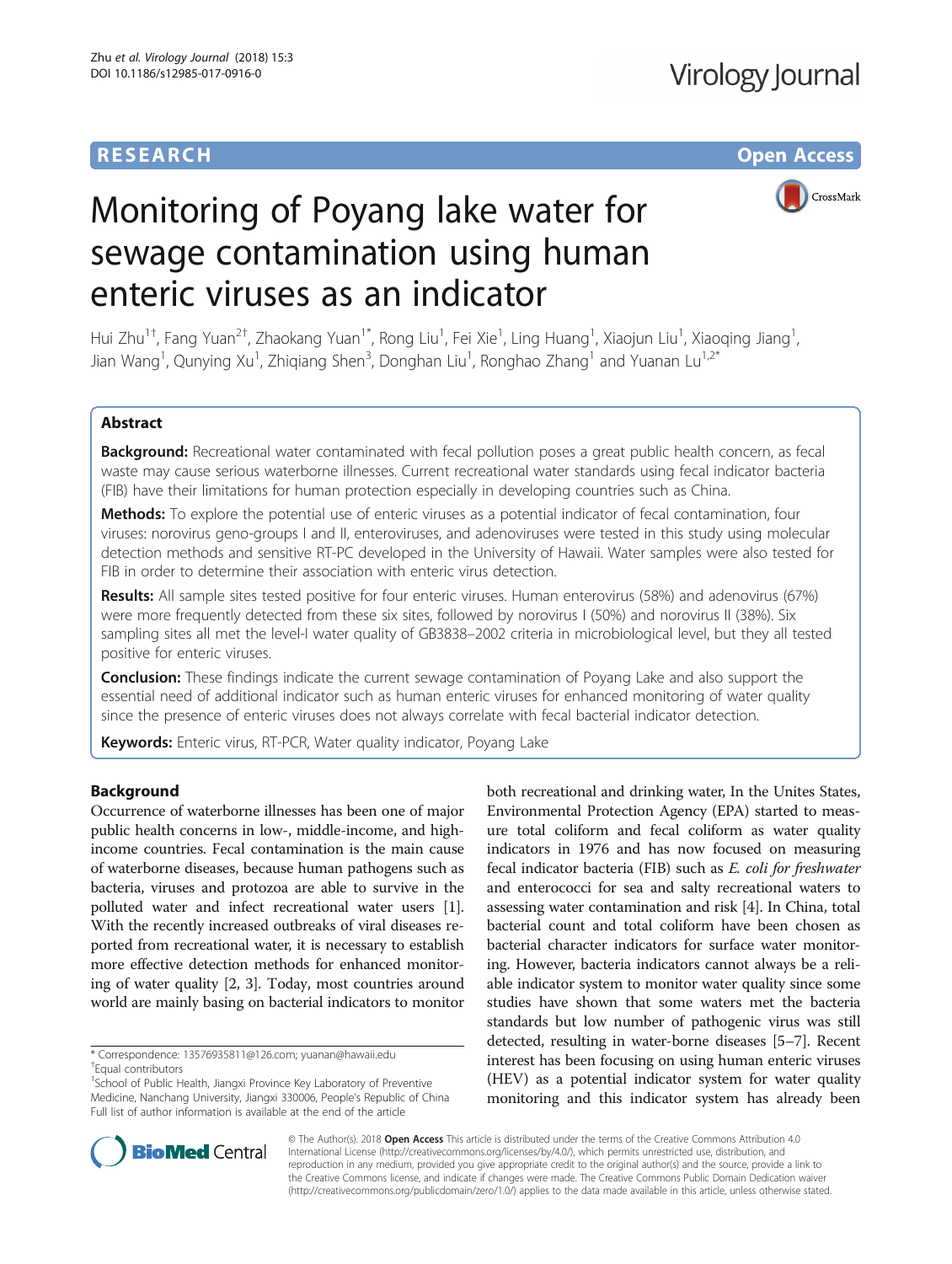used as a regular indicator for water monitoring in the European Union countries since 1980's [[8, 9](#page-8-0)].

Human enteric viruses are recognized as common etiological agents for waterborne diseases outbreak and these human pathogens have been detected in recreational water in many countries around the world [\[6](#page-8-0), [10](#page-8-0)–[12](#page-8-0)]. Human enteric viruses represent a diverse group including members from different viral families Picornaviridae (polioviruses, enteroviruses, coxsakieviruses, hepatitis A viruses, echoviruses), Calicividae (noroviruses, caliciviruses, astroviruses), Adenoviridae (adenoviruses), and Reoviridae (rotaviruses) [\[13\]](#page-8-0). Human enteric viruses are transmitted through fecal-oral route and they usually cause waterborne diseases due to their resistant to heat and UV light inactivation in water and their low infection dose [\[14\]](#page-8-0). Enteric viruses usually cause diarrhea and gastroenteritis, but they may also cause respiratory infection, conjunctivitis and even diseases that have high mortality rate, such as aseptic meningitis and encephalitis [[15](#page-8-0)]. It was reported that there are twenty-one gastroenteritis breakouts, and twenty of them due to noroviral infection between December 2016 and January 2017 in Beijing, China. In the United States, there were estimated 2536 persons infected among a total of 65 water-borne diseases outbreaks associated with recreational water reported from 23 states during 2001–2002, and five recreational water associated outbreaks of gastroenteritis were attributed by noroviruses, causing illness of 146 persons [\[16\]](#page-8-0).

Compared to bacteria, HEV have several specific characteristics suitable to be considered for water quality monitoring: The first is that the dose of human enteric viruses for causing disease is much lower than that of the bacteria, in some cases, only one infectious viral unit could cause illness in human. A risk assessment conducted in 1993 showed that the illness risk was much less for bacteria than viruses when the same number of pathogens is exposed [\[14\]](#page-8-0). Secondly, HEV are more stable and persistent than bacteria in the environment waters and sewage. It is known that enteric viruses could survival longer in some extreme situations such as pH value ranging from 3 to 10 and low temperature [[17](#page-8-0)]. Due to their small size, viruses may escape from some wastewater treatment processes such as sedimentation, activated carbon treatment and oxidation ponds [[18](#page-8-0)]. It was also shown that the stable DNA or RNA structures of HEV could lead them to survive from UV treatment [\[14](#page-8-0)].

Therefore, HEV have shown a great promise to be considered as a potential indicator for monitoring water quality related to the fecal contamination. One of the major challenges of using HEV to monitor water quality is that viruses often occur at low levels in the water environment, and thus it requires highly sensitive concentration and optimized laboratory methods for effective detection of human pathogens in waters [\[19](#page-8-0)]. Recently, highly effective method have been established for en-

hanced concentration and detection of enteric viruses at the university of Hawaii, and these newly established protocols have been applied for successful detection of HEV from different environmental waters [\[19](#page-8-0)–[21](#page-8-0)]. This study is aimed to utilize these newly established laboratory methods to conduct a survey check human sewage contamination of Poyang Lake, the largest fresh water lake in China which is surrounding Nanchang city. Results from this study will not only be valuable for the local government to understand for the first time present contamination of Poyang water from human sewage, but also will testified the methodologies developed in USA Hawaii are applicable to environmental waters in other regions. Parallel to this study, we carried out fecal indicator bacteria (FIB) specifically total coliform (TC) and fecal coliform (FC) analysis in order to better reveal whether there is the presence of detection correlation between enteric viruses and FIB.

# **Methods**

# Description of sites

Poyang Lake is the biggest fresh water lake in China and located in the north of Jiangxi Province, and to the middle and the lower reaches of the Yangtze River. This lake is connected with five main rivers including Gan River, Hu River, Xin River, Rao River, and Xiu River. Because its surroundings and natural resources, Poyang Lake provides local residents nearby opportunity for economic sources through fishing and the majority of drinking water. Therefore, the water quality of Poyang Lake is becoming a serious public health concern. In this study, water samples were taken from six locations along the Poyang Lake considering factors such as human sources and environmental impact (Fig. [1](#page-2-0)): the site Qingshanzha (1.8 million inhabitants nearby) located in Gan River which is selected since it is an important domestic wasterwater outlet (the rate of sewage treatment is 89%) from urban area in Nanchang; the site Guanniaotai and Tuoshan belong to Nanjishan Water of the southwest of Poyang Lake (total 3000 inhabitants), which are selected because of their kinds of biological resources especially migrant birds that may excrete feces into water; the site Xingzi (0.21 million inhabitants) and Wucheng (0.015 million inhabitants) are selected for their citizens live on Poyang Lake and visitors; and the site Dukou (0.29 million inhabitants), is the downstream of Poyang Lake, flows into Yangtze River, which may affected by upriver water quality. The site descriptions are summarized in Table [1](#page-2-0). The water temperature of Poyang Lake was measured every sampling time for each of these six sites.

In this study, each site was monitored for four months from October of 2016 to January of 2017. Water samples were collected in the morning with sterilized 10-L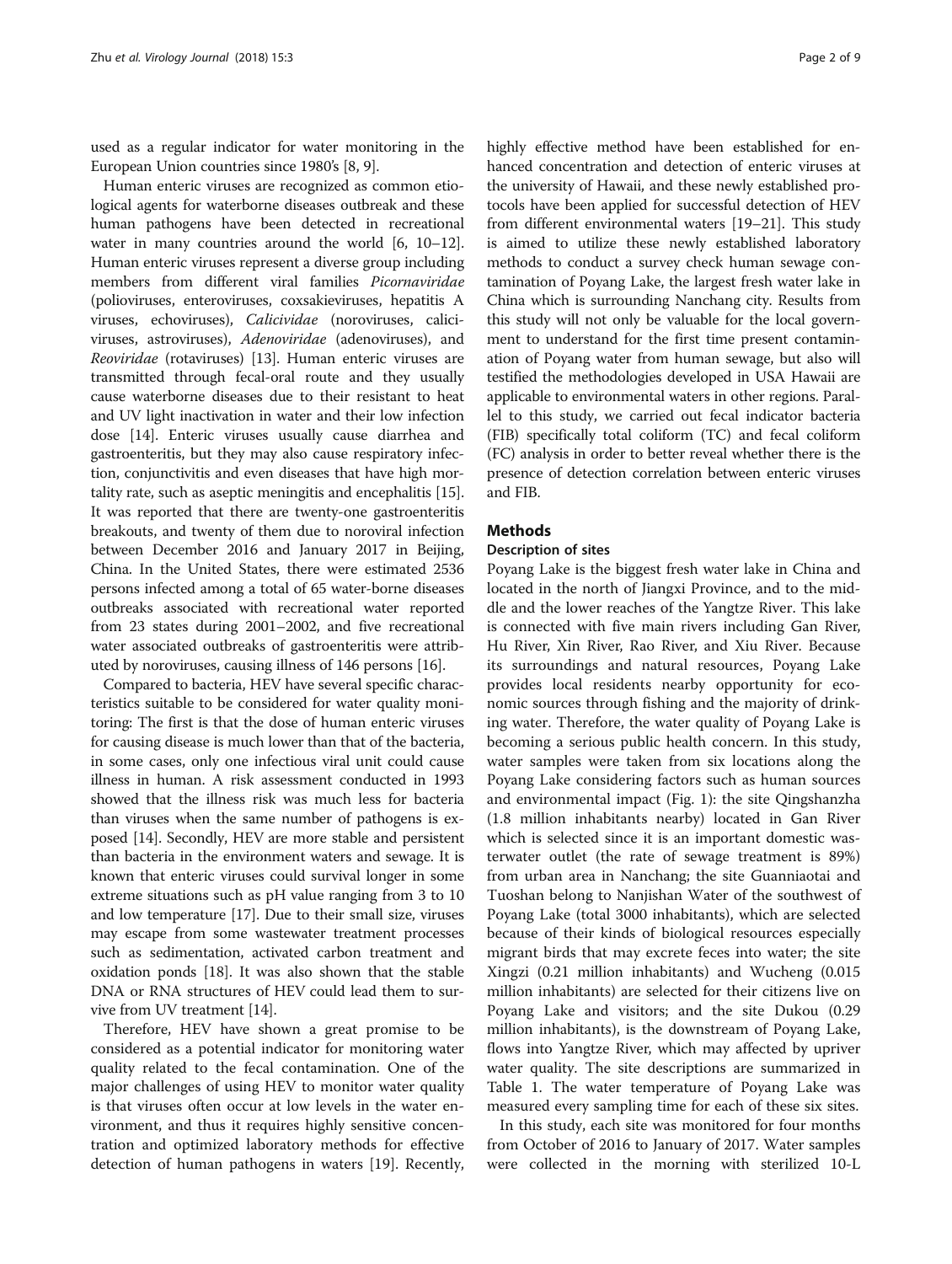<span id="page-2-0"></span>

polypropylene containers from the 10% hydrochloric acid (HCL) bath treatment as described previously [[19, 20\]](#page-8-0). Samples were transported on ice to the laboratory of Nanchang University and processed for viral detection immediately. One Liter of water samples from each site was tested for HEV and another liter was for fecal indicator bacteria, respectively

Sample concentration, nucleic acid extraction and RT-PCR Sample concentration, nucleic acid isolation, and RT-PCR were performed using the protocols established previously in this laboratory that showed high efficiency of viral recovery from environmental water samples [[19](#page-8-0), [21](#page-8-0)–[23](#page-8-0)]. In brief, 5 ml of 5 mol/L Magnesium Chloride was added to one liter of freshwater sample (final concentration of 25 mM) at the laboratory, and the sample was allowed to set for 5 min at room temperature before filtration. Samples were concentrated using negatively-charged type HA filter membranes (EMD Millipore, Billerica, MA, USA) with a 0.45 μm pore size and 47 mm in diameter under

vacuum pump filtration, in a filtration-based method described previously [\[19](#page-8-0)]. One-liter water sample was filtered through for each fresh water sample, except when filters clog, filtration could take up to more than one hour, and the final amount of filtrated water was recorded. Nucleic acids were extracted from the recovered membranes using the Power Water® RNA Isolation Kit (MoBio Laboratories, Inc., Carlsbad, CA, USA), according to a modified protocol [\[20](#page-8-0)]. The final volume for each sample extraction was 60 μL, of which an aliquot 15 eluent was stored at −80 °C for viral DNA assays. The remaining 45 μL was used for RNA extraction by removing residual DNA through treating the extract with 5 μL of 10X DNase I buffer and 4 μL of DNase I. Following incubation at RT for 15–20 min. 0.75 μL of 0.5 M EDTA was added to the extract to protect RNA when DNase I was heated inactivate at 75 °C for 5 min. The recovered RNA was kept at −20 °C until use. RNA was subject to RT-PCR using the Easy Script® One-Step gDNA Removal and cDNA Synthesis Super Mix (Transgene, China). Reverse transcriptase

Table 1 Sites sampled in the Poyang Lake

| Location      | Details                                                                                   |                    | GPS coordinates |  |
|---------------|-------------------------------------------------------------------------------------------|--------------------|-----------------|--|
|               |                                                                                           | Latitude Longitude |                 |  |
| Qing Shan Zha | In the south branch of Gan River, nearly the city of Nanchang                             | 28°43'28"          | 115°55'47″      |  |
| Guan Niao Tai | Belong to Jiangxi Provincial nature reserve, in the southwestern of Poyang Lake, Nanchang | 28°41'13"          | 115°53'56"      |  |
| Tuo Shan      | Belong to Jiangxi Provincial nature reserve, in the southwestern of Poyang Lake, Nanchang | 28°56'17"          | 116°21'12"      |  |
| Wu Cheng      | In the north-central of Poyang Lake, Jiujiang City                                        | 29°26'17"          | 116°2'41''      |  |
| Xing Zi       | In the north of Jiangxi Province, Jiujiang City                                           | 29°26'17"          | 116°2'42″       |  |
| Du Kou        | The only junction of Poyang Lake and Yangtze River in Jiujiang City                       | 29°44'47"          | 116°12'56"      |  |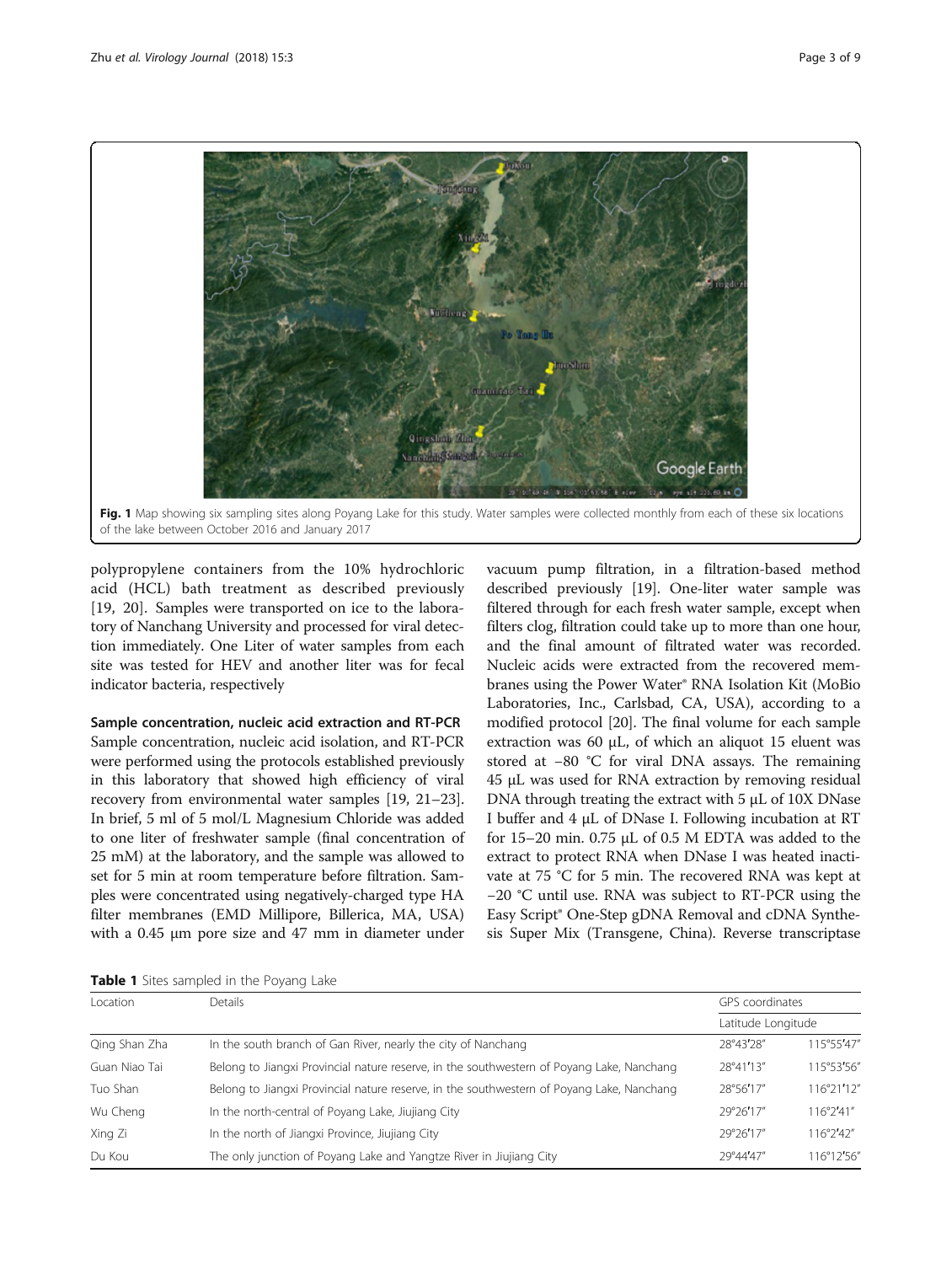PCR (RT-PCR) was used previous standardization and optimization as follows: 1 μL of Random Primer, 10 μL of  $2 \times ES$  Reaction Mix and 1 μL of Easy Script® RT/RI Enzyme Mix were added to 8 μL of sample RNA. Then cDNA samples were stored at 4 °C until use.

# PCR detection

PCR was conducted using the protocol described previously [\[19](#page-8-0), [21](#page-8-0)] and tested for the following four enteric viruses: norovirus geno-groups I and II, enterovirus, and adenovirus. PCR conditions and primer set for each virus detection are summarized in Table 2. Both negative and positive controls were included for each PCR performance. In particular, deionized water and viral plasmid DNA prepared previously for each of the four viruses were used as negative and positive controls, respectively. The first PCR product was used as template for the second amplification under the same PCR condition. Results were visualized using gel electrophoresis on a 2% agarose gel stained with ethidium bromide.

#### Sequencing

To verify accurate DNA amplification and viral detection, 51 PCR products from the nest PCR were cloned using TA Cloning kit purchased from Invitrogeen and sent to the Beijing Genomics Institute (BGI) for two directional sequencing. The sequencing data were jointed and compared to the available nucleic acid sequences in the National Center for Biotechnology Information (NCBI) database using Basic Local Alignment Search Tool (BLAST).

# Microbial detection and evaluation criteria

The bacteriological analyses were done according to the filter membrane method of GB/T 5750.12–2006 《Standard Examination Methods for Drinking Water》of China. The detected indicators including Aerobic bacterial Count (ACC), total coliform (TC), fecal coliform (FC) and E. coli. One milliliter of different dilution water were

passed through 0.45 μM pore size, 39 mm diameter Millipore membrane filters, which were placed onto different culture media: ACC: Nutrient Agar, incubated at 36 °C for 48 h; TC: Endo Agar, incubated at 36 °C for 18–24 h; FC: MFC medium, incubated at 44.5 °C for 24 h; and *E. coli*: MUG medium, incubated at 44.5 °C for 24 h.

According to the following two standards to evaluating the water functions: (1). The average TC of source water in GJ3020–1993 《Standard Examination Methods for Drinking Water》 is 1000 CFU/L for I level water, 10,000 CFU/L for II level water. (2). GB3838–2002《Standards of surface water quality》for FC: I to IV level water quality limit is 200, 2000,  $1 \times 10^4$ ,  $2 \times 10^4$ ,  $4 \times 10^4$ /L.

## Statistical analysis

Statistical analysis was carried out using SPSS version 19.0. The Spearman rank correlation was used to test the relationship between bacterial indicators and enteric viruses. P-value below 0.05 was considered statistically significant, and all p-values were given as two-tailed.

# Results

## RT-PCR detection

A total of twenty-four water samples were collected from six different sites along the Poyang Lake and analyzed. All sample sites tested positive for more than two enteric viruses during the 4-month study period. All these 4 HEV were tested positive from all the 6 sites at least once (Fig. [2](#page-4-0)). Nineteen of twenty-four samples (95%) tested positive for two or more viruses. As shown in Table [3](#page-5-0), human enterovirus (58%) and adenovirus (67%) were more frequently detected from these six sites, followed by were norovirus I (50%) and norovirus II (38%). Sixteen of twenty-four water samples were tested positive for adenovirus, followed by enterovirus (14/24) and norovirus geno-group I (12/24). Under the described laboratory conditions, human norovirus geno-group II was tested

**Table 2** List of PCR primers used in this study with optimal amplification conditions

| Virus   | Primer | Primer Sequence $(5' \rightarrow 3')$ | Length  |    | Amplification condition | Reference   |            |                       |  |
|---------|--------|---------------------------------------|---------|----|-------------------------|-------------|------------|-----------------------|--|
|         | name   |                                       | (bp)    | TA | Mg (mM)                 | Primer (µM) | <b>BSA</b> |                       |  |
| NoV GI  | ONIF4  | CGCTGGATGCGNTTCCAT                    | 8       | 58 | 2.0                     | 0.4         | Yes        | Loisy et al., 2005    |  |
|         | NV1LCR | <b>CCTTAGACGCCATCATCATTTAC</b>        | 6       |    |                         |             |            |                       |  |
| NoV GII | COG2F  | CARGARBCNATGTTYAGRTGGATGAG            | 9       | 58 | 2.0                     | 0.8         | Yes        | Kageyama et al., 2003 |  |
|         | COG2R  | <b>TCGACGCCATCTTCATTCACA</b>          |         |    |                         |             |            |                       |  |
| FoV     | $EQ-1$ | ACATGGTGTGAAGAGTCTATTGAGCT            |         | 60 | 1.5                     | 0.6         | Yes        | Dierssen et al., 2008 |  |
|         | $EQ-2$ | CCAAAGTAGTCGGTTCCGC                   | 4<br>C. |    |                         |             |            |                       |  |
| AdV     | ADV-F  | GCCACGGTGGGGTTTCTAAACTT               |         | 54 | 1.5                     | 0.6         | Yes        | Gunson et al., 2009   |  |
|         | ADV-R  | GCCCCAGTGGTCTTACATGCACATC             |         |    |                         |             |            |                       |  |

a NoV GI, human norovirus genotype I; NoV GII, human norovirus genotype II; EoV, human enterovirus; AdV, human adenovirus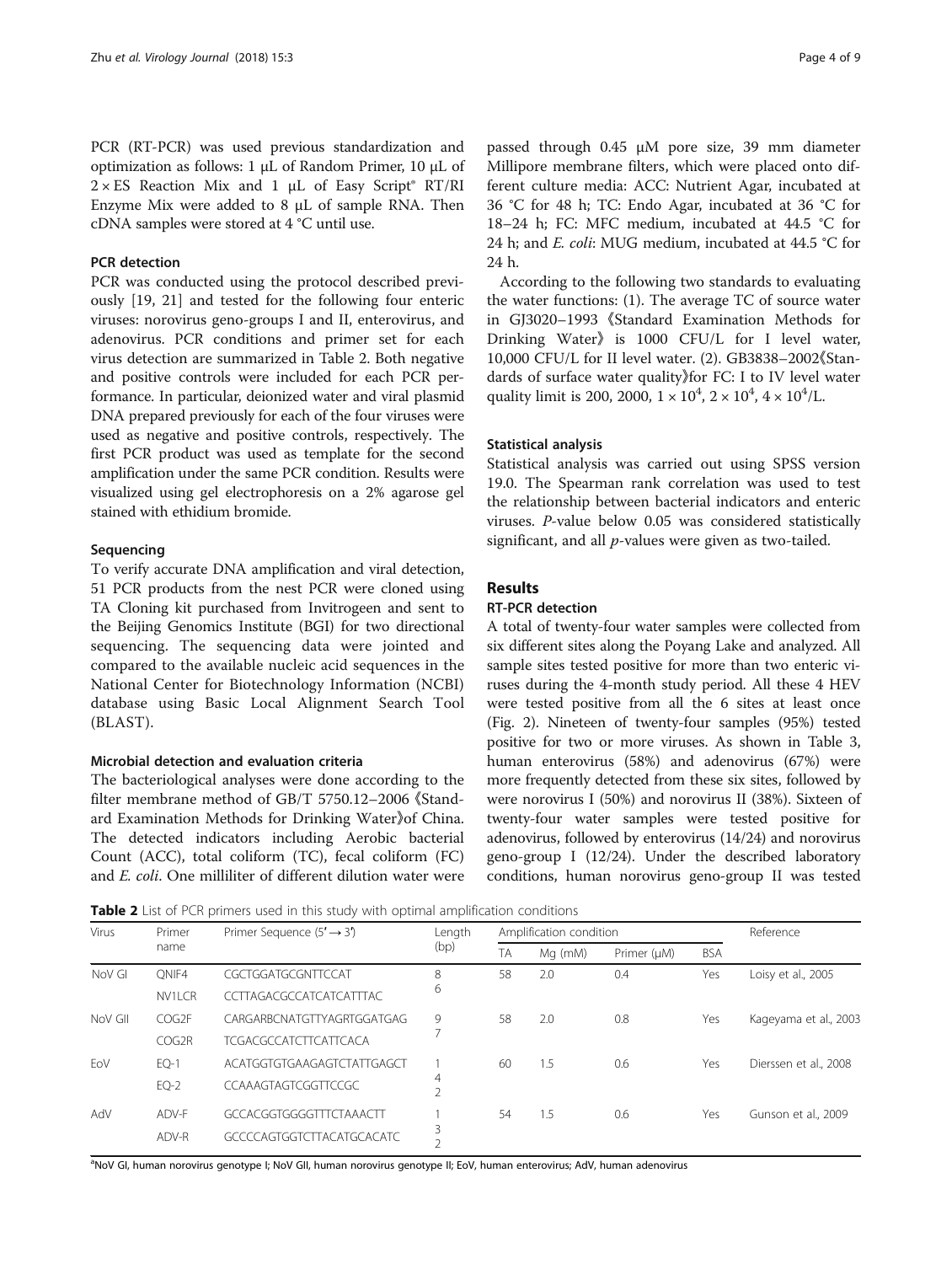<span id="page-4-0"></span>

positive in 9 of the 24 samples representing the least commonly detected virus in this study.

## Sequencing

All the selected PCR amplicons were sequenced viral detection verification and confirmed these positive detections were correct amplification as the viruses of interest. Several viral subtypes of enteric viruses were identified in Poyang Lake including Norovirus strains of GI.9, GI.7, GI.Toyama, GII.NEC, GII.Seoul, GII.CC, GII.Hu, and GII.CC, and human adenovirus type 41. Several other human enteric viruses were also detected in this study including human echovirus type 11, 25, E29 and human coxsackievirus B3. Full sequencing results were summarized in Table [4.](#page-6-0)

# Detection of fecal indicator bacteria

The results of indicator bacteria are expressed as colony forming units (CFU) per 1 ML (Tables [5](#page-7-0) and [6\)](#page-7-0). The results show that TC varied between 0 and  $2.2 \times 10^3$  CFU/ mL in November, and FC levels were between 0 and  $2.4 \times 10^5$  CFU/mL in November. Twenty-three of the 24 water samples tested met the TC I level of CJ3020–1993 water quality criteria. And only 1 water sample tested for FC did not meet I level water quality of GB3838– 2002 criterion. Six sites were all met I level water quality

of GB3838–2002 criterion in microbiological level, but these sites all tested positive for enteric viruses. The detection of majority of enteric viruses did not show significant correlation with the detection of bacteria indicators (Table [6](#page-7-0)).

# **Discussion**

Poyang Lake is known to be the source for fish, crayfish and other aquatic food products to local residents year around. However current pollution of the lake with various contaminants has raised a concern to the public. No test has been conducted to the lake water for sewage contamination and human pathogens such as enteric viruses. In this study, we tested six sampling sites along the lake for enteric virus contamination for the first time. We have shown that all these sample sites are positive for the enteric viruses, indicating a serious fecal contamination of Poyang Lake water. In particular, adenovirus was detected to be the most common one among the four HEV in this study. This finding is different from previous report from Hawaiian recreational waters [[20, 21\]](#page-8-0). Adenoviruses are a DNA-containing enteric virus and they are important human pathogens [[9\]](#page-8-0), Incidences of human adenoviral infection are reported in Jiangxi and other regions of China. Frequent detection of adenoviruses in Poyang Lake indicates this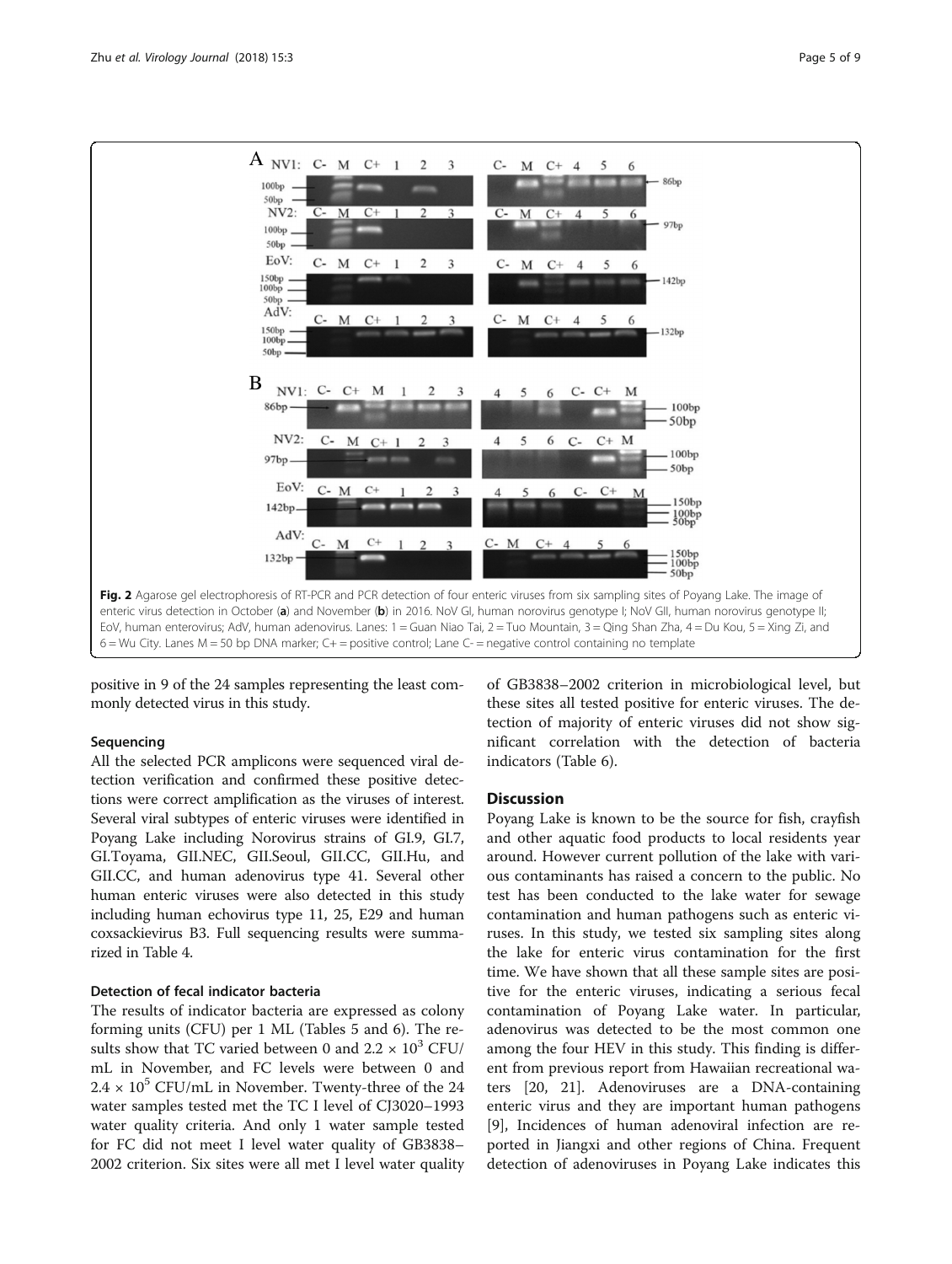| Sampling    |                | NoV GI           | NoV GII | EoV                      | AdV              |
|-------------|----------------|------------------|---------|--------------------------|------------------|
| Date        | Site*          |                  |         |                          |                  |
| October 10  | $\mathbf{1}$   |                  |         |                          | $^{+}$           |
|             | $\overline{2}$ | -                |         | $^{+}$                   | $^{+}$           |
|             | 3              | $^{+}$           |         | $\overline{\phantom{0}}$ | $^{+}$           |
| October 28  | $\overline{4}$ | $^{+}$           |         | $^{+}$                   | $^{+}$           |
|             | 5              | $^{+}$           |         | $^{+}$                   | $^{+}$           |
|             | 6              | $^{+}$           |         | $^{+}$                   | $^{+}$           |
| November 10 | $\mathbf{1}$   | $^{+}$           | $^{+}$  |                          |                  |
|             | $\overline{2}$ | $\boldsymbol{+}$ | $^{+}$  | $^{+}$                   |                  |
|             | 3              | $^{+}$           |         | $^{+}$                   |                  |
| November 28 | $\overline{4}$ | $^{+}$           |         | $^{+}$                   | $\boldsymbol{+}$ |
|             | 5              |                  |         | $+$                      | $^{+}$           |
|             | 6              |                  |         | $^{+}$                   | $\! + \!$        |
| December 10 | $\mathbf{1}$   | $+$              | $^{+}$  |                          |                  |
|             | $\overline{2}$ | $^{+}$           | $^{+}$  |                          |                  |
|             | 3              | $^{+}$           |         |                          | $^{+}$           |
| December 28 | $\overline{4}$ |                  | $^{+}$  |                          | $^{+}$           |
|             | 5              |                  |         |                          | $^{+}$           |
|             | 6              |                  | $^{+}$  | $^{+}$                   | $^+$             |
| January 10  | 1              |                  |         | $^{+}$                   |                  |
|             | $\overline{2}$ |                  |         |                          |                  |
|             | 3              |                  |         |                          |                  |
| January 28  | $\overline{4}$ | $^{+}$           | $^{+}$  | $^{+}$                   | $^{+}$           |
|             | 5              |                  |         | $\! + \!$                | $^{+}$           |
|             | 6              |                  | $\! +$  | $^{+}$                   | $^{+}$           |
| Total       |                | 12               | 9       | 14                       | 16               |

<span id="page-5-0"></span>Table 3 Detection of human enteric viruses in water samples of Poyang Lake, Jiangxi, China

\* 1 -Qing shan zha; 2 - Guan Niao Tai; 3 - Tuo Shan; 4 -Wu Cheng; 5 - Xing Zi; 6 - Du Kou

pathogen remains to be a health threat to the local residents and the need of the local government to take effective measurement to prevent and control of adenoviral infection.

This study revealed that all the selected viruses were detected at least once from all the sampling sites and this might be an indication of substantial fecal pollution of the Poyang Lake. The pollutants to Poyang Lake water are generally attributed from two sources: firstly, the pollutant from five major river systems which are directly connected to Poyang Lake; and secondly, the pollutant entered into Poyang Lake from various sources including urban sewage, industrial wastewater, and agriculture [[24](#page-8-0)]. Enteric viruses shed from human and animal faces and viral pathogens may be absorbed (bioaccumulation) and then excreted by shellfish into water when the water is contaminated with feces [[25](#page-8-0)]. Among the selected sampling sites, Guan Niao Tai site is located

in the southern district of Poyang Lake, belongs to Nanji Mountain Nuture Reserve, where there have abundant migratory birds in winter and a variety of shellfishes and hydrophytes in water [\[26](#page-8-0), [27](#page-8-0)]. This site owns the same geographical feature as Wu Cheng and Xing Zi. Lots of visitors come to the area for recreation, which may explain the presence of enteric viruses in this site. Site Qing Shan Zha was found to be positive for all four enteric viruses in November, indicating the sewage pollution in this area is relatively more serious. Qing Shan Zha is the different from the other sites and it is more close to Nanchang urban area, indicating this site is more subjective to sewage contamination. In addition, this site is an important draining mouth in the past, and now becomes a main source of pollution in the south branch of Gan River that connects to Poyang Lake. Various garbage and white foam were observed from domestic sewage and industrial wastewater during all water sampling times, these contaminations may directly contribute to the positive detection of different types of human enteric viruses from this site [\[28](#page-8-0)].

The outbreak of waterborne disease caused by enteric viruses has frequently been reported worldwide, including China [\[29](#page-8-0)–[31\]](#page-8-0). Positive detection of different enteric viruses in this study indicates the presence of sewage contamination to Poyang Lake, and potential water-borne disease to human. Although enteric viruses have recently been detected in freshwater lakes in Wuhan of China, this study represents the first report of detecting enteric viruses in Poyang Lake region, Jiangxi Province. It is important to realize that enteric viruses are a highly pathogenic pathogen and thus sewage contamination could lead to viral infection and serious illness to local residents [[31](#page-8-0)]. Positive detection of enteric viruses in Poyang Lake has raised warning alert to local government and the urgent need to pay more attention to local environmental waters, particularly those used for recreation and aquatic food production. In particular, present findings have provided strong evidence to local government for taking immediate measurement to identify the source of present sewage contamination and thus effective approach could be developed to stop and prevent the sewage pollution to Poyang Lake in future.

Sequence analysis revealed the detection of several strains of these four viruses in this study, including our detection of Human adenovirus 41 which was associated with gastroenteritis in children [\[32\]](#page-8-0), human echovirus 11 a same strain detected in Hawaiian recreational water, and human echovirus 25, and three different strains of human norovirus geno-group II (Norovirus GI.7, GI.9, GII). Our results showed that some viral strains detected in Poyang Lake are the same as detected in Hawaii, but some others are different from the strains detected in Hawaii and Wuhan China using these same detection methods. In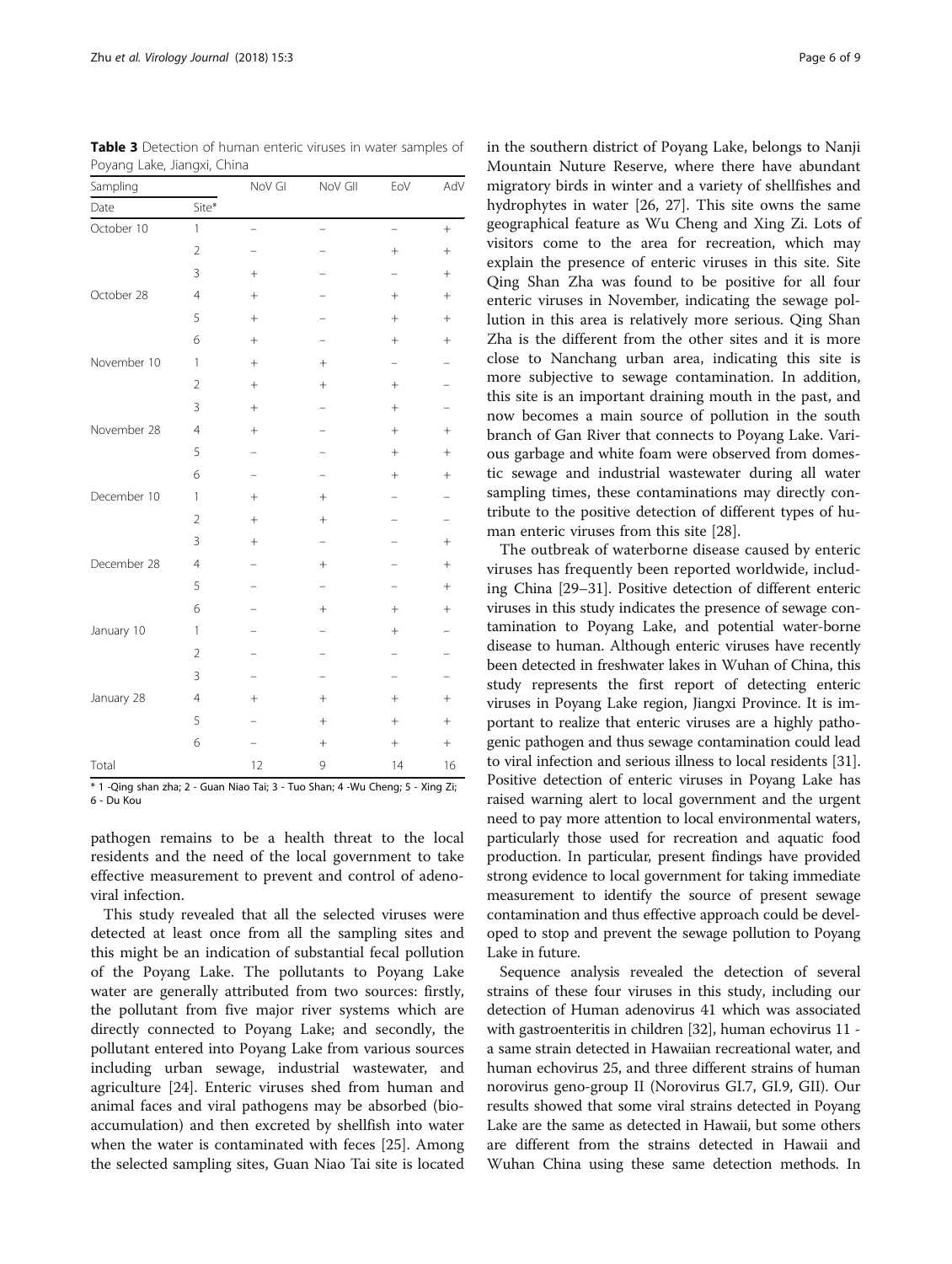<span id="page-6-0"></span>

| 5<br>3<br>5<br>5   |            | contribution that the contribution of the control of the control of the control of the control of the control of the control of the control of the control of the control of the control of the control of the control of the |              |          |                                                                                                                              |
|--------------------|------------|-------------------------------------------------------------------------------------------------------------------------------------------------------------------------------------------------------------------------------|--------------|----------|------------------------------------------------------------------------------------------------------------------------------|
| Site               | Blast      | Matched DNA                                                                                                                                                                                                                   | E value      | Identity | Sequence                                                                                                                     |
| 3.2                | KC911703.1 | Norovirus Hu/GII/NEC-365/THA/                                                                                                                                                                                                 | 5.00E-10     | 98%      | ATAATCATTACCCAAGTTTAAATGAAGGAGCATCTGGCTCCCAGTTTTGTGAAT<br>GAAGATGGC                                                          |
| $\overline{C}$     | EU151450.1 | Swine vesicular disease virus strain SVDV Itl. 1-92                                                                                                                                                                           | 5.00E-33     | 96%      | CCATGGCTAGGACTGACTTTGATACGGCTAATCCTCACTGGGGTGAGCATACCCA<br>CACACTGGGCAGTCTGTGGAATGGGCAACTCTGCAGCGGAACCGACTACTTTGG            |
| 1.3; 2.4           | GU236215.1 | Human echovirus 11 isolate 39,351.82 5' UTR                                                                                                                                                                                   | $6.00E-42$   | 100%     | AAGGTGAGGACCAGTACTGATGCGGCTAATCCTAACCGAGGAGCAGATACCAC<br>ACACGGGGGGGGGGATCGTCATGGGAGCAGCGGAGGGACCGATTGG                      |
| $\Xi$              | KX458103.1 | Norovirus GI.9 strain                                                                                                                                                                                                         | 1.00E-09     | 98%      | GGGGGGGGCGTCTAAGACATCTCCCGATTATGTAAATGATGGCGTCTAAGGA                                                                         |
| 2.6                | KF303071.1 | Human adenovirus 41 isolate 10-4851                                                                                                                                                                                           | $2.00E-31$   | 98%      | IGGGAACCTTAAGTCGATATATCGGGGGGGGAAACTGACGGGGGGGA                                                                              |
| 25                 | GU236272.1 | Human echovirus 25 isolate 06.048.1621 5' UTR                                                                                                                                                                                 | 1.00E-40     | 99%      | KALUKUJKULTUTUVSKATKUTUSKILKGUJKUSUUJUUUSUSULKUUJUUUUSULKUTUKUJKU<br>GAGGAACGAACAGACCAACCGCCCACTGGTGTGGGTATCTGCTCGCAGTTAGGAT |
| 2.5; 4.6; 4.5; 4.4 | LT628548.1 | Hexon gene for Hexon gene<br>1V1867_3/2012/FIN<br>pseudogene, strain Muonio/1<br>Human adenovirus 41 partial                                                                                                                  | 5.00E-32     | 97%      | TAGGCCTTGGTCTTAATTCGATATCTGGTGGGGGAAACTGCACCAGGCCCGGACT<br>CAGATACTCCGAGGCGTCCCGGGGATGTAAGTAAGACCACGGGGGAG                   |
| 53<br>3.2;         | JX412882.1 | CR6724 hexon gene<br>Human adenovirus 41 isolate                                                                                                                                                                              | 5.00E-37     | 100%     | IGCIGGCGAGTCGTATCGGGGGGGGAACTGCAGGCGGGCGGGACTCAGATA<br>CTCCGAGGCGTCCTGCCGGCGATGTGCATGTAAGACCACTGGGGCACA                      |
| 3.3; 4.4           | AB112114.1 | ne for RNA dependent RNA<br>Human norovirus Saitama ge<br>polymerase,                                                                                                                                                         | 3.00E-15     | 100%     | AGGGGCCGTGATTGCGATCTGTCCAGCTCAAGTCATGGAACCGCATCCAGCGA                                                                        |
| 3.3                | JX412882.1 | CR6724 hexon gene<br>Human adenovirus 41 isolate                                                                                                                                                                              | 5.00E-37     | 100%     | CTCCGAGGCGTCCTGCCGGGGGATGTGAAGACCACTGGGGCACA                                                                                 |
| 4.6                | KX907729.1 | $-Gl.7/CS5567$<br>Norovirus Hu/USA/2011/GI.P7                                                                                                                                                                                 | $5.00E-13$   | 98%      | GGTAGGCGTCTGATCGCACTCCGATTATGTAAATGATGATGCGTCTAAGGA                                                                          |
| 4.5                | AB504701.1 | Norovirus sewage/Gl.7/Toyama/SW0703-10/2007/JP genes                                                                                                                                                                          | 1.00E-15     | 100%     | ACGACTGTGATTGCGATCTGTCCACAAGCTCAAGTCATGGAAACGCATCCAGCGA                                                                      |
| $\overline{3}$ .   | JX439815.1 | Norovirus Hu/GII/Seoul1055/KOR/2010                                                                                                                                                                                           | 3.00E-12     | 98%      | IGGICCGACTCCGGCGGCGGGGGCGCCGAATCTGGCTCCCGCTCCAGTTTGTGA<br>ATGAAGGCGICGAT                                                     |
| 4.5                | KJ489414.1 | Human coxsackievirus B3 strain 2679                                                                                                                                                                                           | 1.00E-40     | 96%      | GGTCATTCGACGACTGCGCACTGTGTGTATCTGCTCCGCAGTTAGGATTAGCCG<br>CATTCAGGGGCCGGAGGATTACCAATTAGCTCAATAGACTCTTCACCATGTAGA             |
| 5.1; 5.2           | LC147086.1 | Norovirus Hu/Gl/Toyama/outbreakApr3741 /2010/JP                                                                                                                                                                               | $9.00E-10$   | 100%     | GGCATGCGTCTGACGCATCLATGTAAATGTAAATGATGATGGCGTCTAAGAGA                                                                        |
| $\overline{51}$    | KC911664.1 | Norovirus Hu/GII/CC-685/THA/2006 RNA polymerase and<br>capsid genes                                                                                                                                                           | $2.00E-14$   | 98%      | TTGCCCCAGACGGGCATCGGTAGGTGGGCGATCTGGCTCCCAGTTTTGTGA<br>ATGAAGGTCGTCGA                                                        |
| 64                 | KX446506.1 | /2010/GII<br>Norovirus GII strain GII/Hu/NL                                                                                                                                                                                   | $1.00E-21$   | 97%      | CAACGGATCTGAGCCGTGGGGGGGCATCTGGCTCCCATTTTGTGAATGA<br>AGATGGCGTCGA                                                            |
| 6.6; 7.1; 8.6      | JX976770.1 | Human coxsackievirus B3 isolate CVB3SD2012CHN                                                                                                                                                                                 | $1.00E - 39$ | 99%      | ACCITGCCGTACACAGTACACTGTATGCGGCTAATCCTAACTGCGGAGCAGATACC<br>CACACAGTGGGCAGTCTGTCGTAATGGGCAACTCTGCAGCGAACCGACTAC<br>TTGGAC    |

Table 4 Sequence results of amplified PCR fragments Table 4 Sequence results of amplified PCR fragments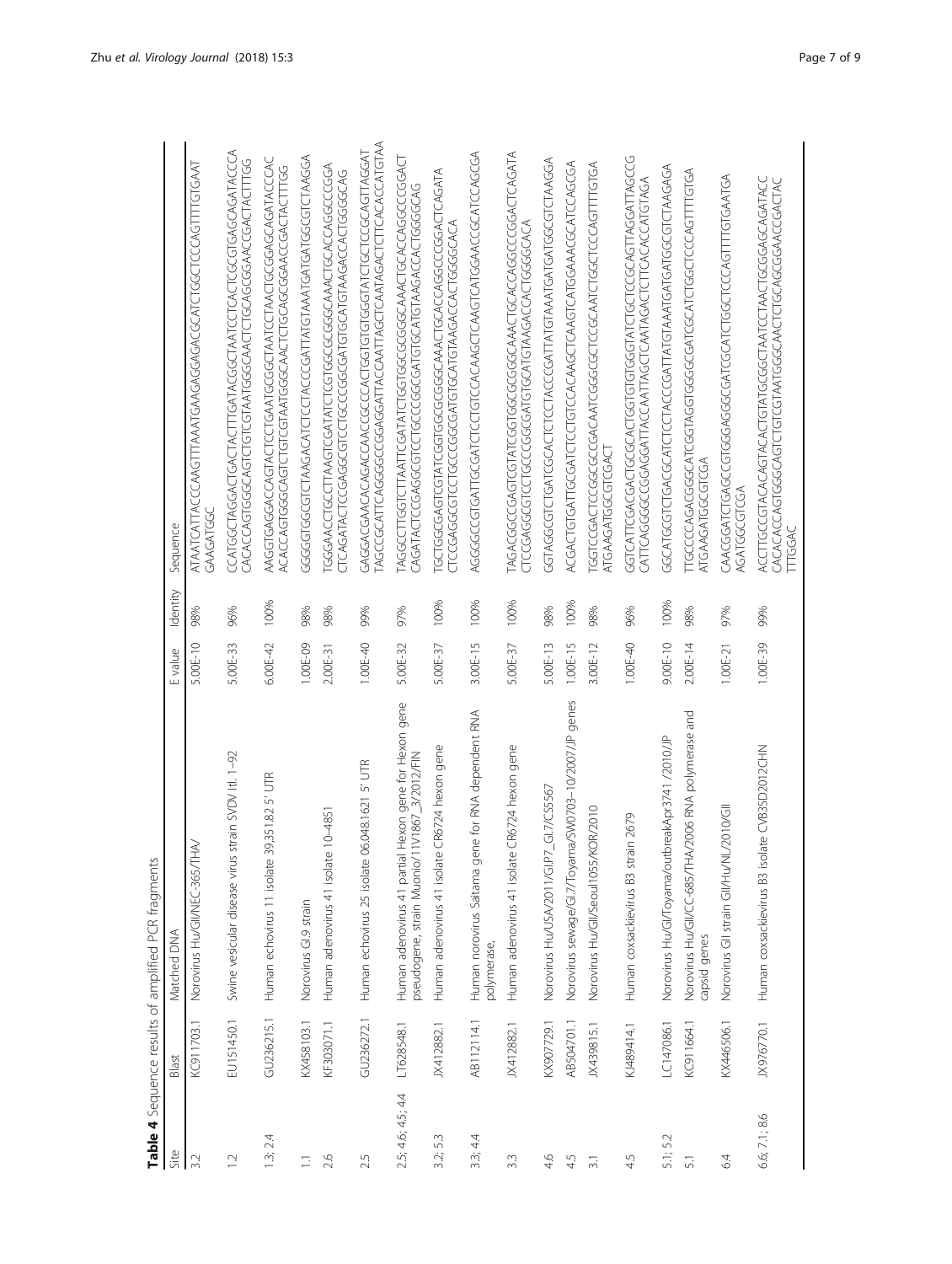<span id="page-7-0"></span>Table 5 Detection of fecal indicator bacteria for the water samples of Poyang Lake

| Sampling       | Aerobic bacterial Count (CFU/ml) |                     |                                     |                     | Total Coliform (CFU/100 ml) |                     |                     |            | Fecal Coliform (CFU/100 ml) |                     |                     |                     |
|----------------|----------------------------------|---------------------|-------------------------------------|---------------------|-----------------------------|---------------------|---------------------|------------|-----------------------------|---------------------|---------------------|---------------------|
| Site*          | Oct.                             | Nov.                | Dec.                                | Jan.                | Oct.                        | Nov.                | Dec.                | Jan.       | Oct                         | Nov.                | Dec.                | Jan.                |
|                | $31 \times 10^{4}$               | $1.4 \times 10^{4}$ | $5.0 \times 10^{1}$                 | $5.0 \times 10^{1}$ | $\Omega$                    | $22 \times 10^5$    | $\Omega$            |            | $\Omega$                    | $2.4 \times 10^5$   | $\Omega$            | $\Omega$            |
| $\overline{2}$ | $19 \times 10^{2}$               | $12 \times 10^{2}$  | $10 \times 10^{1}$                  | $0.5 \times 10^{1}$ | $\Omega$                    | $1 \times 10^{2}$   | $\Omega$            | $\Omega$   | $\Omega$                    | $1 \times 10^2$     | $\Omega$            | $\Omega$            |
| $\overline{3}$ | $10 \times 10^{2}$               | $95 \times 10^{2}$  | $2.0 \times 10^{1}$                 | $20 \times 10^{1}$  | $0.5 \times 10^{2}$         | $\Omega$            | $\Omega$            | $\Omega$   | $\Omega$                    | $\Omega$            | $0.5 \times 10^{3}$ | $0.5 \times 10^{1}$ |
| $\overline{4}$ | $5.1 \times 10^{4}$              | $44 \times 10^{4}$  | $3.7 \times 10^{4}$                 | $25 \times 10^{4}$  | $1 \times 10^2$             | $1 \times 10^2$     | $0.5 \times 10^{2}$ | $\bigcirc$ | $1 \times 10^2$             | $1 \times 10^{2}$   | $\Omega$            |                     |
| 5              | $39 \times 10^{2}$               | $3.0 \times 10^{2}$ | $3.5 \times 10^{2}$                 | $28 \times 10^{2}$  | $0.5 \times 10^{2}$         | $0.5 \times 10^{2}$ | $20 \times 10^{2}$  | $\bigcirc$ | $1 \times 10^2$             | $1 \times 10^2$     | $0.5 \times 10^{2}$ | $\Omega$            |
| 6              | $22 \times 10^3$                 | $16 \times 10^3$    | $3.1 \times 10^3$ $3.9 \times 10^2$ |                     | $\bigcirc$                  | $\Omega$            | $\Omega$            | $\Omega$   | $0.5 \times 10^{2}$         | $0.5 \times 10^{2}$ | $\Omega$            | $\Omega$            |

\*1 -Qing Shan zha; 2 - Guan Niao Tai; 3 - Tuo Shan; 4 -Wu Cheng; 5 - Xing Zi; 6 - Du Kou

Pisa, Carducci A et al. found not only human adenovirus type 41 which the same viral strain detected in our study, but also found human adenovirus type 31, human adenovirus type 2 AJ293902, one strain of norovirus genotype I and three strains of genotype 2, which were different from our detected strains [[33](#page-8-0)]. In Hebei China, NoV GII.17 had been found in water and had cause a gastroenteritis outbreak [\[34\]](#page-8-0). These findings indicate that the methods used in this study are not limited to detecting the target HEV strains present in Hawaii only, and application of these methods will also be capable of detecting other related enteric strains of the target viruses [\[1](#page-8-0), [20](#page-8-0), [21\]](#page-8-0).

In this study, all individual water samples collected from the six sites were also tested for the presence of fecal indicator bacteria as comparison. The results of this test are along with enteric virus detection, confirming the presence of human sewage contamination of Poyang Lake water. It is interesting to note that some water samples met the safety level basing on bacteria standards but they were tested positive for enteric viruses. This indicates the disagreement for the water quality between the two indicator systems, indicating that the limitation of using TC and FC to monitor biological safety of recreational water. Also it was reported before that bacteria indicators may regrow in the tropical environment after being excreted from their host and most importantly, they are not always correctly relating with the presence of enteric viruses, which could pose a great threat to the public. Given the limitation of the current bacterial indicator, establishment of more sensitive viral concentration and detection methods and more validation test from different waters are necessary in order to facilitate the development of using enteric viruses as an alternative or complementary

Table 6 Correlation of enteric viruses between bacteriological index in Poyang Lake ( $p < 0.05$ )

|         | Spearman's correlation coefficients (p value is two-tailed) |                 |                 |                 |  |  |  |
|---------|-------------------------------------------------------------|-----------------|-----------------|-----------------|--|--|--|
|         | NoV <sub>I</sub>                                            | NoV II          | FoV             | AdV             |  |  |  |
| TC.     | $-0.503(0.196)$                                             | $-0.353(0.260)$ | 0.359(0.452)    | 0.052(0.921)    |  |  |  |
| FC.     | 0.078(0.878)                                                | $-0.685(0.016)$ | $-0.462(0.113)$ | 0.221(0.618)    |  |  |  |
| E. coli | $-0.334(0.326)$                                             | $-0.587(0.088)$ | 0.213(0.727)    | $-0.213(0.727)$ |  |  |  |

indicator along with fecal indicator bacteria (FIB) for enhanced monitoring of environmental water quality [\[13\]](#page-8-0).

# Conclusions

Poyang Lake was assessed for human enteric virus for the first time and four different types of enteric viruses were tested using the methods recently established from University of Hawaii. Our detection result showed all the six sampling sites were positive for enteric viruses, which strongly suggests the presence of human sewage contamination of Poyang Lake water. Since the lake is currently used for fishing, drinking, swimming, boating and other recreational activities, disease prevention program needs to be established to protect the public. The present detection of enteric viruses was conducted totally basing on RT-PCR and PCR methods and thus the positive viral detection might not necessarily mean the presence of infectious viruses in the lake water, so does not inevitably mean that there is a risk to human health. However, positive detection of enteric virus is a clear indication of the sewage contamination of the lake, which indicates it is important and essential for local government to start to monitor the lake water for sewage contamination routinely in future, and also to search and identify the source of the present contamination. Thus future pollution of the lake water can be effectively stopped and eliminated. Current detection of enteric viruses together with bacterial detection in Poyang Lake also substantiates the current concept and necessity of using enteric viruses as an alternative and complementary indicator for enhanced monitoring of water quality and safety.

#### Abbreviations

ACC: Aerobic bacterial count; Adv: Human adenovirus; BLAST: Basic local alignment search tool; CFU: Colony forming units; Eov: Human enterovirus; EPA: Environmental protection agency; FC: Fecal coliform; FIB: Fecal indicator bacteria; HCl: Hydrochloric acid; HEV: Human enteric virus; NoV GI: Human norovirus genotype I; NoV GII: Human norovirus genotype II; PCR: Polymerase chain reaction; RT-PCR: Reverse transcript-polymerase chain reaction; TC: Total coliform

#### Acknowledgements

This study was supported by Ganjiang Chair Professorship Fund to Dr. Yuanan Lu from Nanchang University and the Jiang Xi Science and